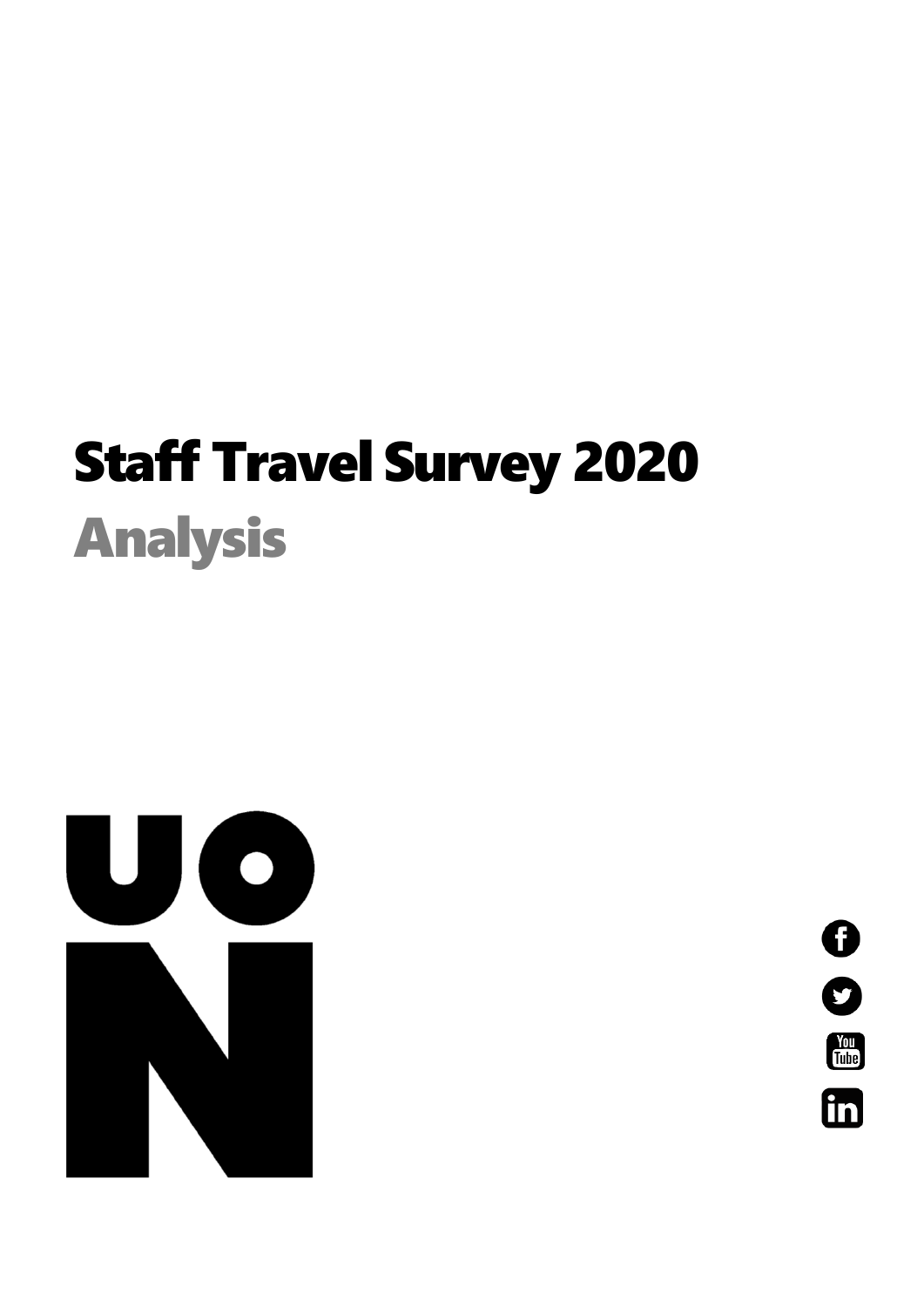# **Analysis of the Staff Travel Survey 2020**

# **1. Background**

The annual Staff Travel Survey was available for completion from 23rd November to 6th December 2020. An email invitation was sent to each member of staff (university email address), inviting them to take part in the survey via Toluna on-line software, managed by Marketing; with reminders sent after 7 days via UNify and social media.

The survey was condensed in comparison to previous years, this was felt necessary due to COVID-19 and the impact on staff working arrangements - in terms of limited travel allowed, the survey was shortened and included questions around the effects of COVID-19 on travel and working from home arrangements.

478 staff members participated in the survey.

# **2. The Results**

## **Key Findings**

- Significant reduction in travel to campus by Single Occupancy Vehicle (SOV) decreasing from 71% in 2019 to 37% in 2020 because of staff working from home during the pandemic.
- Working from home is hugely benefiting our scope 3 carbon emissions the CO2 equivalent saved in 2020 in comparison to the 2019 data is 393 tonnes of CO2e– this is the equivalent of saving 513 acres of forest.
- As expected, considering COVID-19, bus, train and car share have all decreased from the 2019 results. Numbers for these travel modes were always low at 5% on average. 2019 had seen a slight increase from results at Park Campus, and these have subsequently dropped again.
- Staff that cycle or would consider cycling are largely concerned about the lack of or condition of the town's cycleway and the facilities at UON – improvements requested included: secure bike parking, drying lockers and private showers.
- The main concern with public transport for those who use it was: cost, frequency and reliability.
- The vast majority of staff are enjoying working from home as they feel their work/life balance is improved however they miss the social interaction and hope to combine working from home with working on-site in the long term.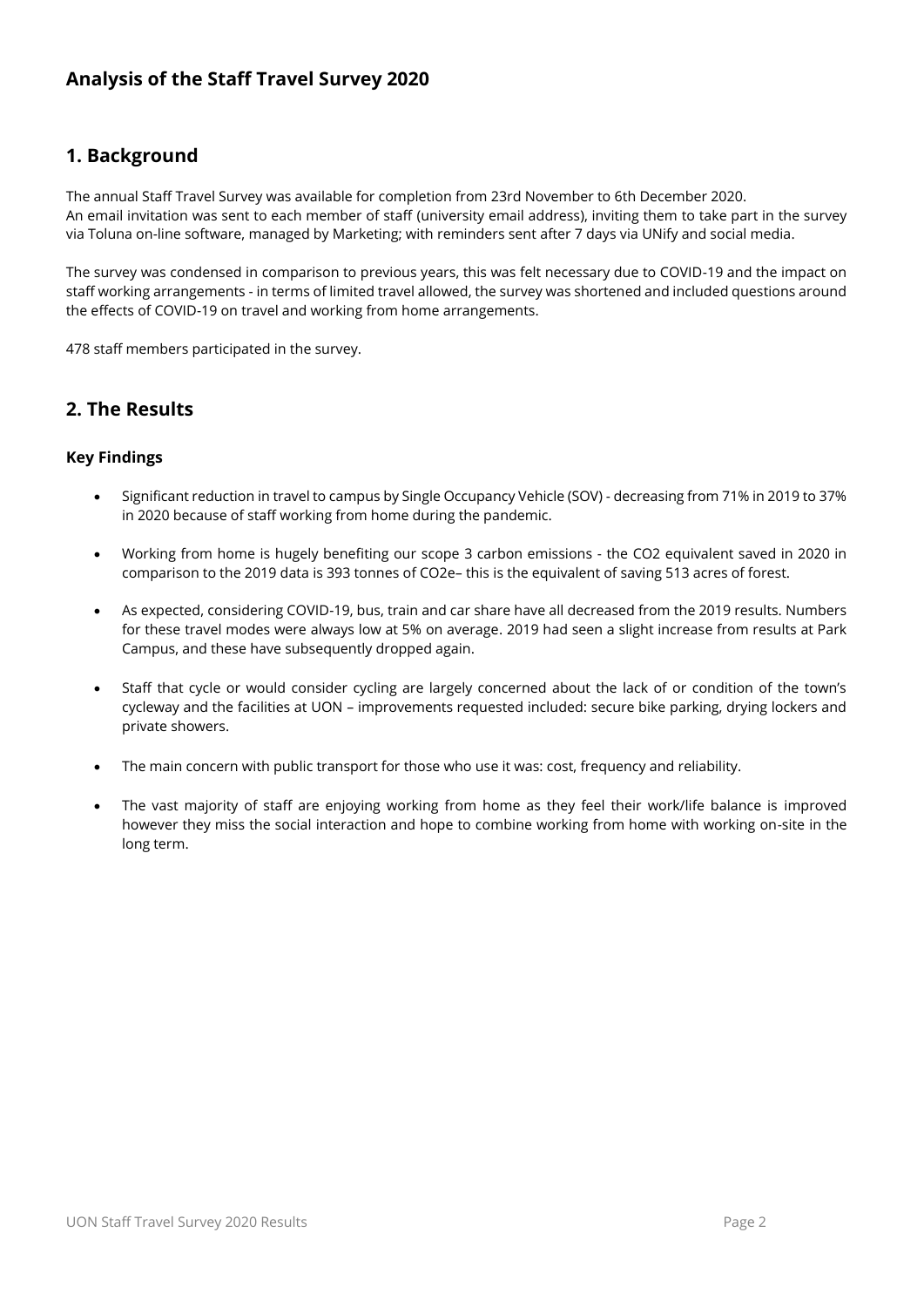**Q1. Is your home in this geographical area? (Map of A45 & A14 covering Earls Barton, Higham Ferrer's, Rushden, Burton Latimer and Kettering).** Answered by 455 respondents.



**Q2. If yes, would you consider using a newly designed Uno service to travel between your residence and the university if the timetable met your needs.** Answered by 76 respondents.

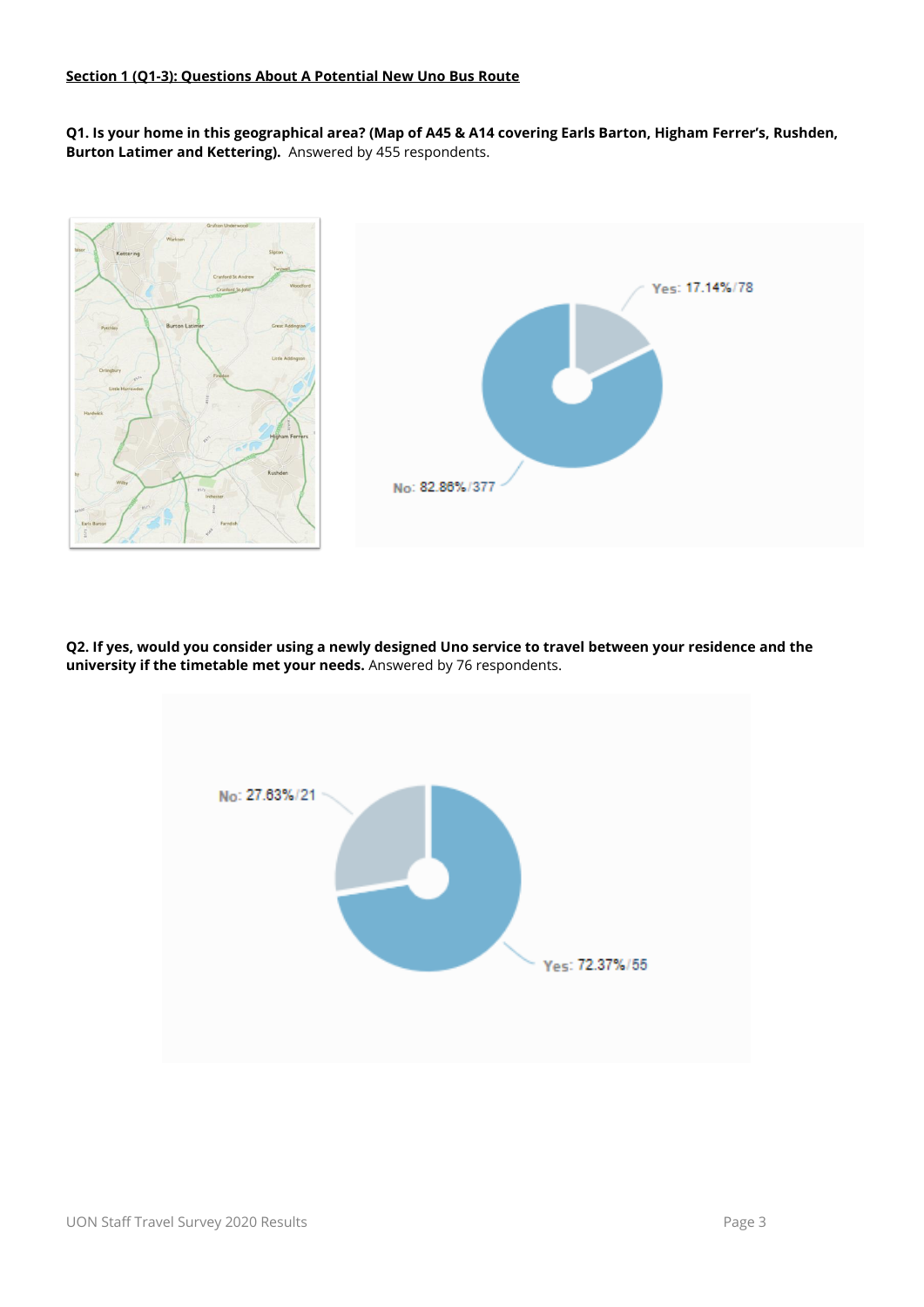## **Q3. Please tell us the reason for your choice?**

Answered by 21 respondents.



# **Other, please specify….**

5 responses.

| Car share with partner/bubble | 40% |  |
|-------------------------------|-----|--|
| Childcare/ School pick up     | 40% |  |
| Dislike buses                 | 20% |  |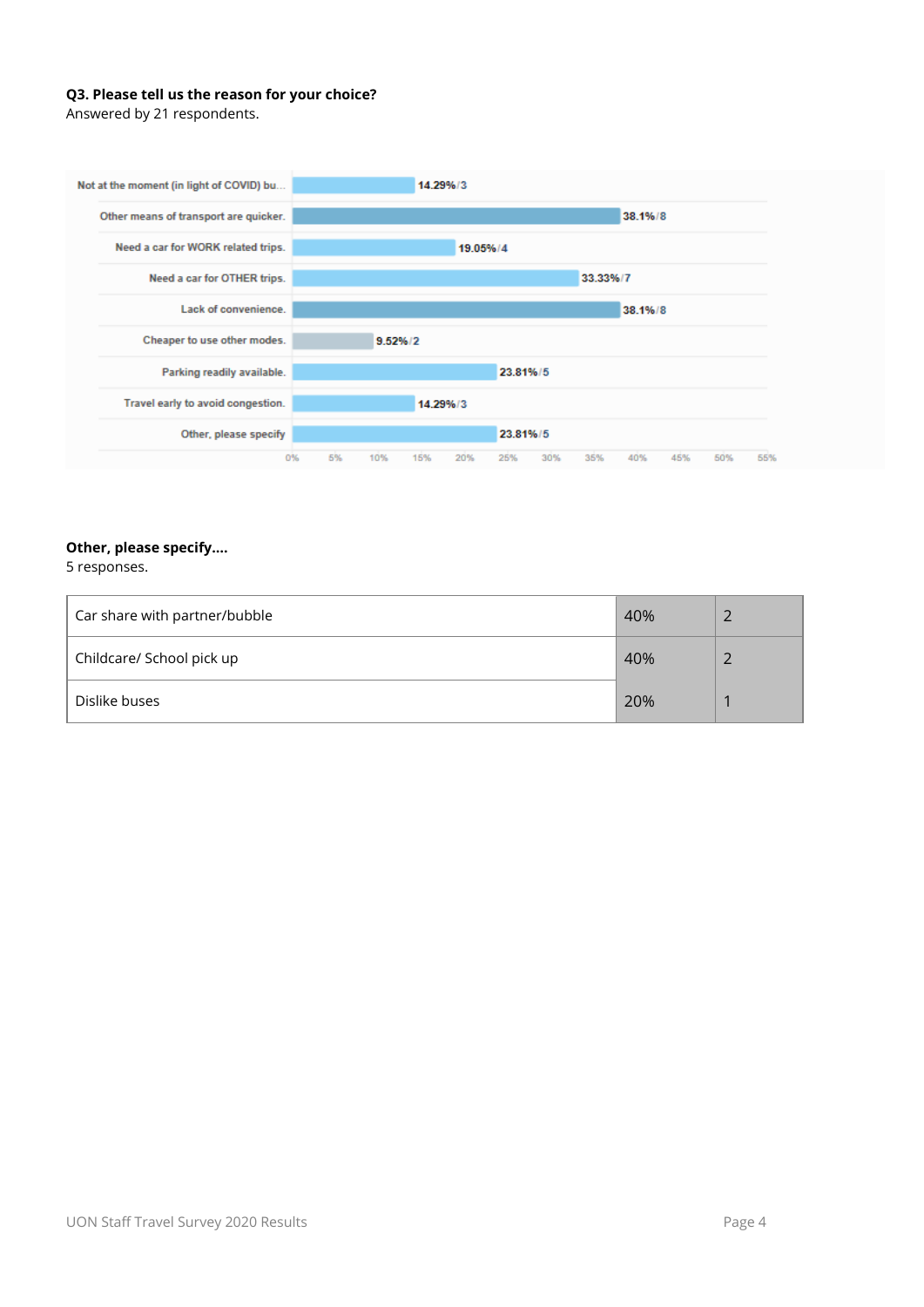#### **Section 2 (Q4-10): Main Survey**

**Q4. In a typical week, how do you normally travel to the university?** Answered by 434 respondents. The average was calculated to show a 'typical' day below:



The actual daily data is shown in the table below:

|                             | Monday       | Tuesday        | Wednesday    | Thursday       | Friday         | On average     | %              |
|-----------------------------|--------------|----------------|--------------|----------------|----------------|----------------|----------------|
| <b>Walk</b>                 | 30           | 24             | 30           | 29             | 27             | 28             | 6              |
| Cycle                       | 12           | 16             | 13           | 14             | 15             | 14             | 3              |
| Park and ride (no bus)      | 3            | 3              | 3            | 3              | 3              | 3              | $\mathbf{1}$   |
| Park and ride (with bus)    | $\mathbf{1}$ | 1              | $\mathbf{1}$ | $\mathbf{1}$   | $\mathbf{1}$   | $\mathbf{1}$   | $\mathbf{0}$   |
| <b>Uno Bus</b>              | 12           | 14             | 15           | 13             | 12             | 13             | 3              |
| <b>Other bus</b>            | 9            | 10             | 10           | 9              | 10             | 10             | $\overline{2}$ |
| <b>Train</b>                | 7            | $\overline{4}$ | 5            | 5              | 5              | 5              | $\mathbf{1}$   |
| Motorcycle/scooter          | 3            | $\mathbf{1}$   | 4            | 1              | 3              | $\overline{2}$ | 1              |
| Car - passenger             | 8            | 8              | 6            | 6              | 3              | 6              | $\mathbf{1}$   |
| Car - driver with passenger | 12           | 14             | 17           | 13             | 12             | 14             | 3              |
| Car - driver alone          | 170          | 185            | 173          | 179            | 154            | 172            | 37             |
| Car and walk                | 8            | 6              | 5            | 4              | 4              | 5              | $\mathbf{1}$   |
| Car and cycle               | 3            | $\overline{2}$ | 3            | $\overline{2}$ | $\overline{2}$ | $\overline{2}$ | $\mathbf{1}$   |
| <b>Car and Voi scoot</b>    | 2            | $\overline{2}$ | 3            | $\overline{2}$ | $\overline{2}$ | 2              | $\Omega$       |
| <b>Work from home</b>       | 162          | 165            | 166          | 169            | 176            | 168            | 36             |
| None of the above           | 5            | 5              | 5            | 4              | 5              | 5              | $\mathbf{1}$   |
| Non-working day             | 19           | 8              | 18           | 13             | 27             | 17             | 4              |
| <b>Totals</b>               | 466          | 468            | 477          | 467            | 461            | 468            | 100            |

Travel by Single Occupancy Vehicle (SOV) has reduced since 2016 and cycling & walking has slightly increased:

| Mode              | 2016 – Park Campus | 2019 – Waterside | 2020 - Waterside |
|-------------------|--------------------|------------------|------------------|
| <b>SOV</b>        | 75%                | 71%              | 37%              |
| Cycling & walking | 9%                 | 10%              | 11%              |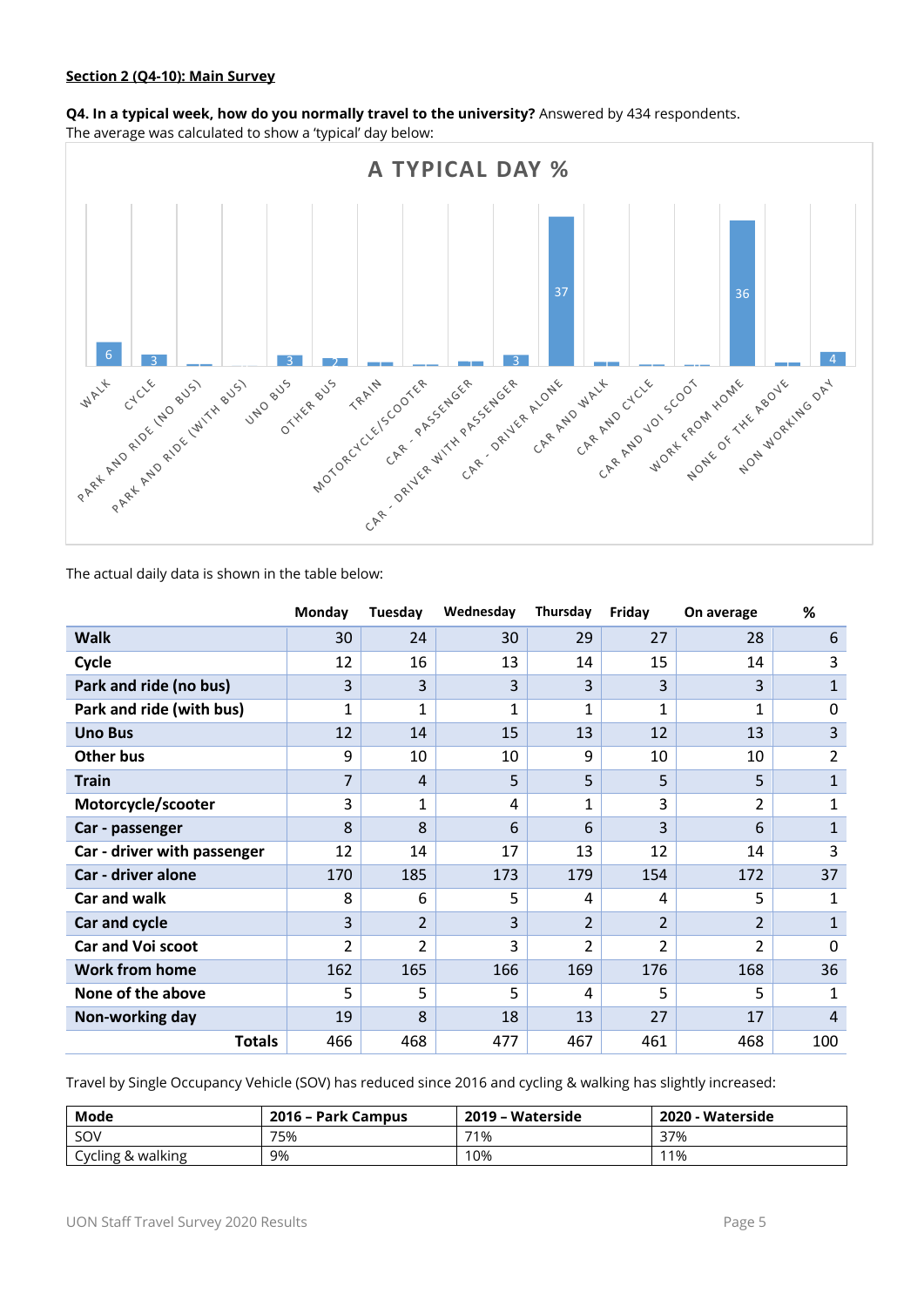Single Occupancy Vehicle travel has reduced significantly in 2020, this is a direct result of staff working from home due to the pandemic. The IEA suggests working from home is the greener option if your journey to work is more than 4 miles.

#### **Q5. Thinking about your main mode of transport (the one you use the most), why do you travel by this mode? (Please tick all that apply).** Answered by 429 respondents.

|                                                                                                             | 0.% | 10.%  |        | 20.%   | 30.%   | 40.% | 50.% | 60.% | 70.%   |
|-------------------------------------------------------------------------------------------------------------|-----|-------|--------|--------|--------|------|------|------|--------|
| I used to travel to the University but now work from home<br>due to the Coronavirus pandemic.               |     |       |        |        |        |      |      |      | 61.31% |
| I used to use public transport but now come by private<br>vehicle because of the Coronavirus pandemic.      |     | 3.03% |        |        |        |      |      |      |        |
| I used to use public transport but now travel actively<br>(walk/cycle) because of the Coronavirus pandemic. |     | 2.1%  |        |        |        |      |      |      |        |
| Lack of alternative viable options.                                                                         |     |       |        |        | 30.3%  |      |      |      |        |
| Quicker than other means of transport.                                                                      |     |       |        |        | 32.4%  |      |      |      |        |
| To improve health/fitness.                                                                                  |     |       | 8.86%  |        |        |      |      |      |        |
| Need a car for work related trips.                                                                          |     |       | 9.09%  |        |        |      |      |      |        |
| Need a car for other trips.                                                                                 |     |       |        | 17.72% |        |      |      |      |        |
| It's more environmentally friendly.                                                                         |     |       | 7.69%  |        |        |      |      |      |        |
| It's too far to cycle/walk.                                                                                 |     |       |        |        | 25.17% |      |      |      |        |
| Convenience.                                                                                                |     |       |        |        | 28.21% |      |      |      |        |
| Cheaper to use this mode.                                                                                   |     |       | 13.75% |        |        |      |      |      |        |
| Most practical method of transport.                                                                         |     |       |        |        | 32.87% |      |      |      |        |
| Difficulties getting parked.                                                                                |     | 0.7%  |        |        |        |      |      |      |        |
| Do not like alternatives.                                                                                   |     | 4.43% |        |        |        |      |      |      |        |
| Parking available.                                                                                          |     |       | 12.12% |        |        |      |      |      |        |
| To avoid congestion.                                                                                        |     | 3.96% |        |        |        |      |      |      |        |
| Good links to public transport from home.                                                                   |     | 2.56% |        |        |        |      |      |      |        |
| Other, please specify                                                                                       |     |       | 8.16%  |        |        |      |      |      |        |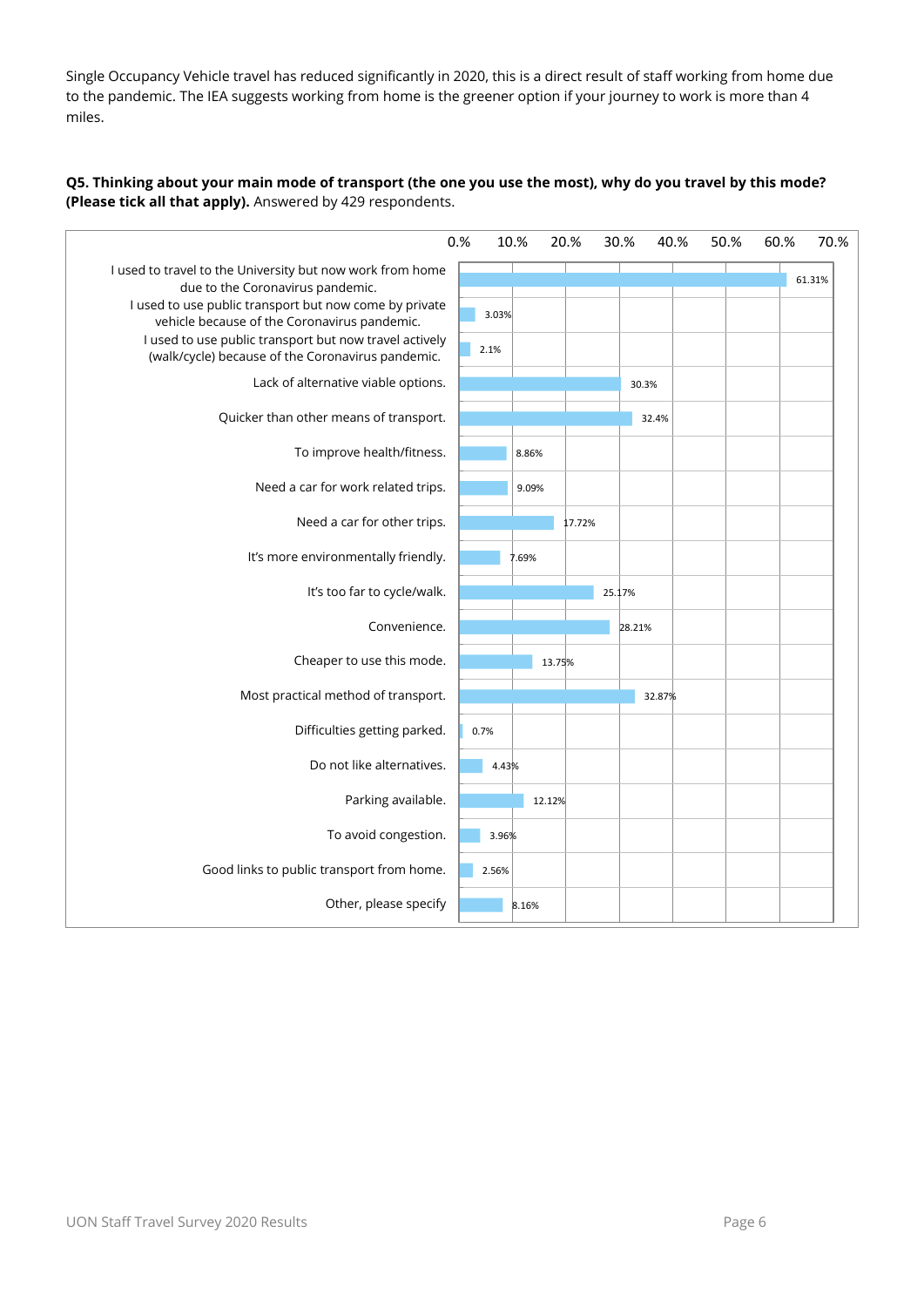#### **Q6. Has the coronavirus pandemic changed your travel behaviour?**

Answered by 428 respondents.



#### **Q7. Where do you park most of the time when at the university?**

Answered by 427 respondents.

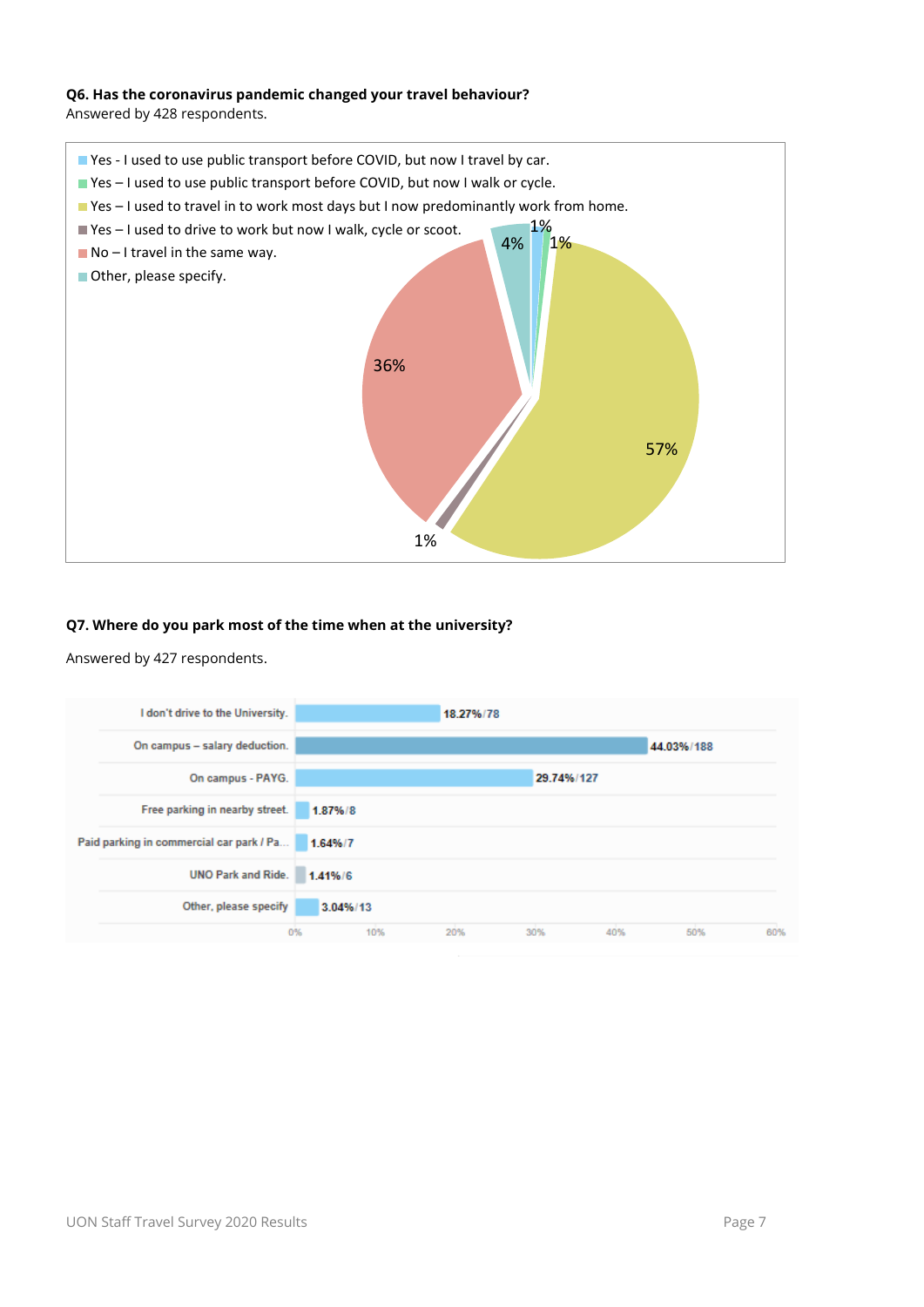**Q8. If you travel to the university by car, please indicate your vehicle fuel type (indicate predominant use, if access to more than one vehicle).** 

Answered by 424 respondents.



**Q9. The university has implemented several measures to support staff in getting to and from the university. Are you aware that the university has the following?**

Answered by 424 respondents.

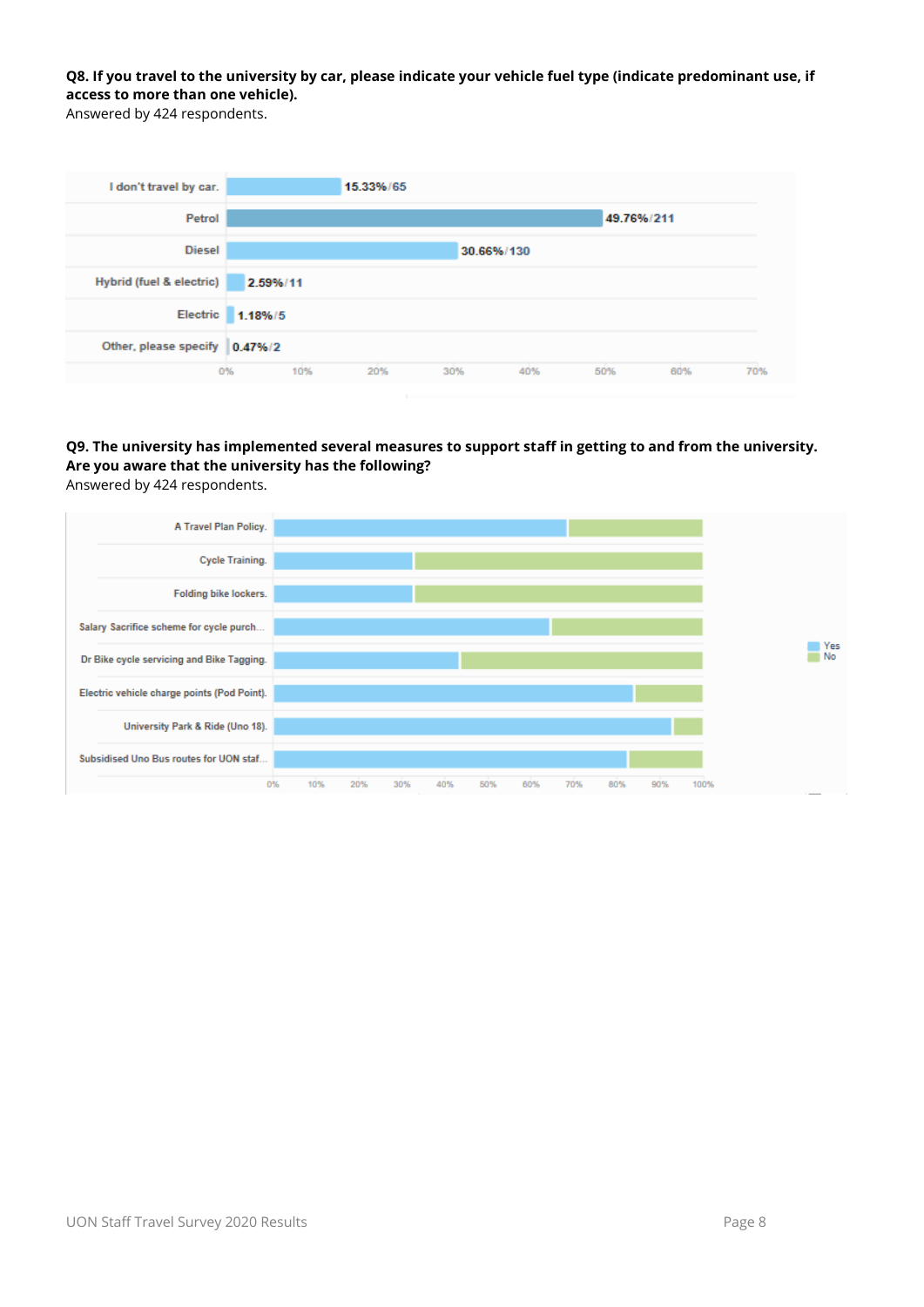#### **Q10. What would encourage you to walk or cycle to get to/from the University (all or part of the journey)? If you already walk or cycle what improvements would you most like to see?**

Answered by 399 respondents. Some responses were not captured below, for example 'I walk to work every day' or 'I often cycle to work and enjoy it'.

| External bike repair station                             | $\vert$ 1        |
|----------------------------------------------------------|------------------|
| Parking for pod bikes                                    | $\vert$ 1        |
| Info to be passed to 1DF                                 | $\vert$ 1        |
| Improve footpath between WS and Delapre                  | $\vert$ 1        |
| eBike charging points                                    | $\vert$ 1        |
| Extend voi scheme area                                   | l 1              |
| Hire bikes in the town                                   | l 1              |
| Cycle training                                           | l 1              |
| Info/maps on cycle paths/better wayfinding               | $\parallel$ 2    |
| Incentives (free coffee)                                 | $\mathbb{I}$ 2   |
| Free bike servicing                                      | $\parallel$ 2    |
| Cycle/walking groups for travel home                     | $\mathbb{I}$ 2   |
| Solutions for at work travel                             | $\mathbb{I}$ 2   |
| Allowing it to be part of the working day                | $\mathbb{I}$ 2   |
| More greenery/not walking along polluted main roads      | $\blacksquare$ 3 |
| Driver's caution/cyclist priority/less cars              | $\blacksquare$ 5 |
| Better lighting at Beckets Park                          | $\blacksquare$ 5 |
| Lit cycle lanes                                          | $\blacksquare$ 7 |
| Improved/safer cycle paths across Northamptonshire       | ■ 8              |
| A park and cycle/last mile solution/A45 park and ride    | ■ 9              |
| Financial support for bikes/walking and cycling gear     | 9                |
| Improved/safer cycle paths in town/rail station/St James | 13               |
| Improved/accessible/non-communal showers/changing        | 14               |
| Secure/covered cycle parking/eBike parking               | 24               |
| Bigger/overnight lockers/drying areas                    | 25               |
| Nothing/too far/school run/not physically able           | 167              |

The main response to this question was *'nothing/it's too far/I have other commitments'*, this is likely partly due to the culture of travel in the town – active travel is not well embedded – however, for many of us we look at the journey as a whole and not components, it may be a last mile solution would encourage people. This should be considered as a more specific question in future surveys, it was a suggestion by 9 respondents.

Of those that do cycle or would consider it, they were largely concerned about the facilities on offer at UON– lack of secure compound bike storage, showers are communal and not accessible (in term of their location at Waterside) and the lockers are not large enough for equipment or wet clothes, also our lockers are currently promoted as 'day lockers'.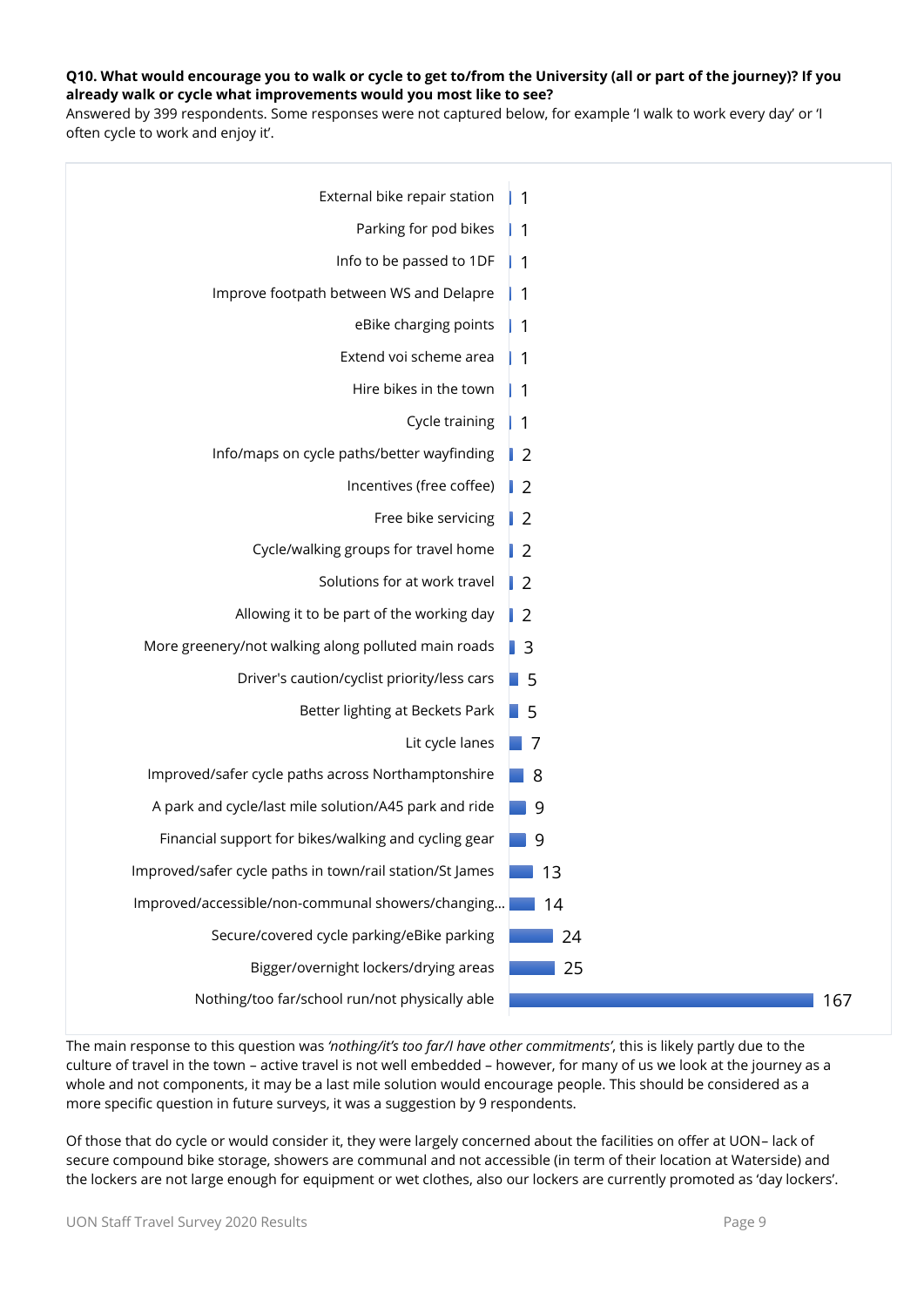## **Q11. What would encourage you to use public transport to get to/from the University (all or part of the journey)? If you already use public transport what improvements would you most like to see?**

Answered by 399 respondents. Some responses were not captured below, for example 'I always take the bus to work'.



Again, the main response for public transport improvement was '*nothing/too far/other commitments'*, again this could be linked to the private vehicle culture in Northamptonshire and looking at the journey as a whole component; a last mile solution may also work here.

The other top concerns were around needing a route close to home but also wanting it to be direct and fast – which is difficult, express buses usually have few stops in order to be quick, so this involves a longer walk to the bus stop. Additionally, respondents were concerned about frequency, including off peak, and reliability. There were COVID-19 concerns but also requests for normal timetables to resume – which may refer more to rail services.

Cost was also raised, for rail this appeared to be the cost of a ticket and the station parking, for bus this referenced a discount on Stagecoach buses and free travel for Uno. It was also mentioned that public transport is not viable when you have a car, if you pay to keep a car this becomes the better value choice because you are comparing the cost of petrol only versus a bus/rail ticket.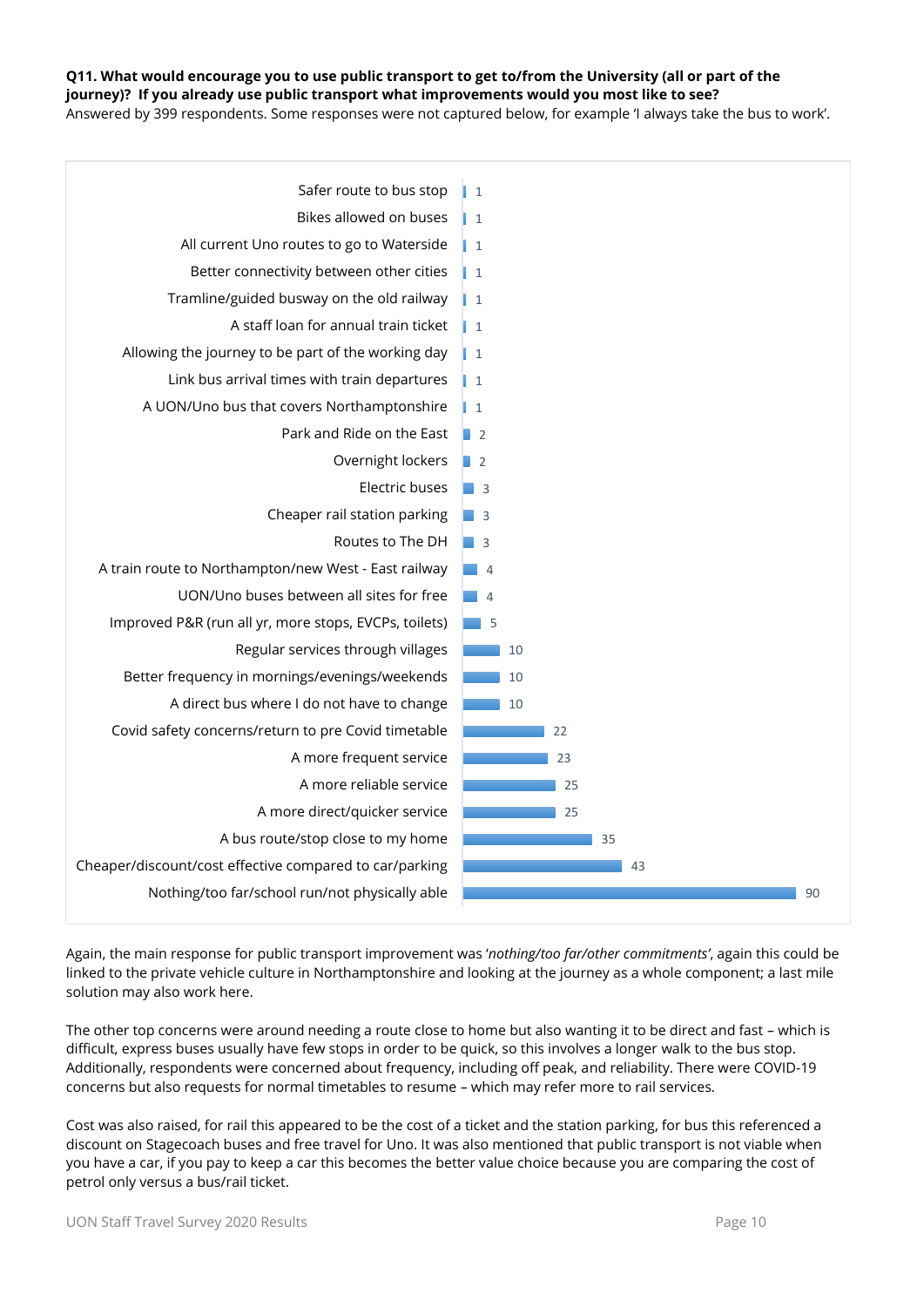#### **Q12. Are you able to work from home? If so, what has worked well and what has not worked well?**  Answered by 350 respondents.



The top response for positives of working from home was around the lack of commute and the number of benefits this brings including: better work/life balance, time for exercise in the morning, less stress (missing rush hour), savings on fuel/rail tickets and comments about feeling they are contributing positively to the environment.

Several staff members did comment on missing the social interaction with staff and students, this included: social comradery, being kept in the loop, solving things more easily when face to face, spurring new ideas.

However, the vast majority of staff commented working from home was *'largely positive but…'* and then gave a negative, the negative tended to be social interaction, see the example below:

*'I* am able to work from home. I miss the daily interaction with colleagues but all in all working at home has worked very well *for me. i have had access to everything so to date everything has worked well. i am in no rush to get back to driving through all the traffic that the delights of rush hour bring.'*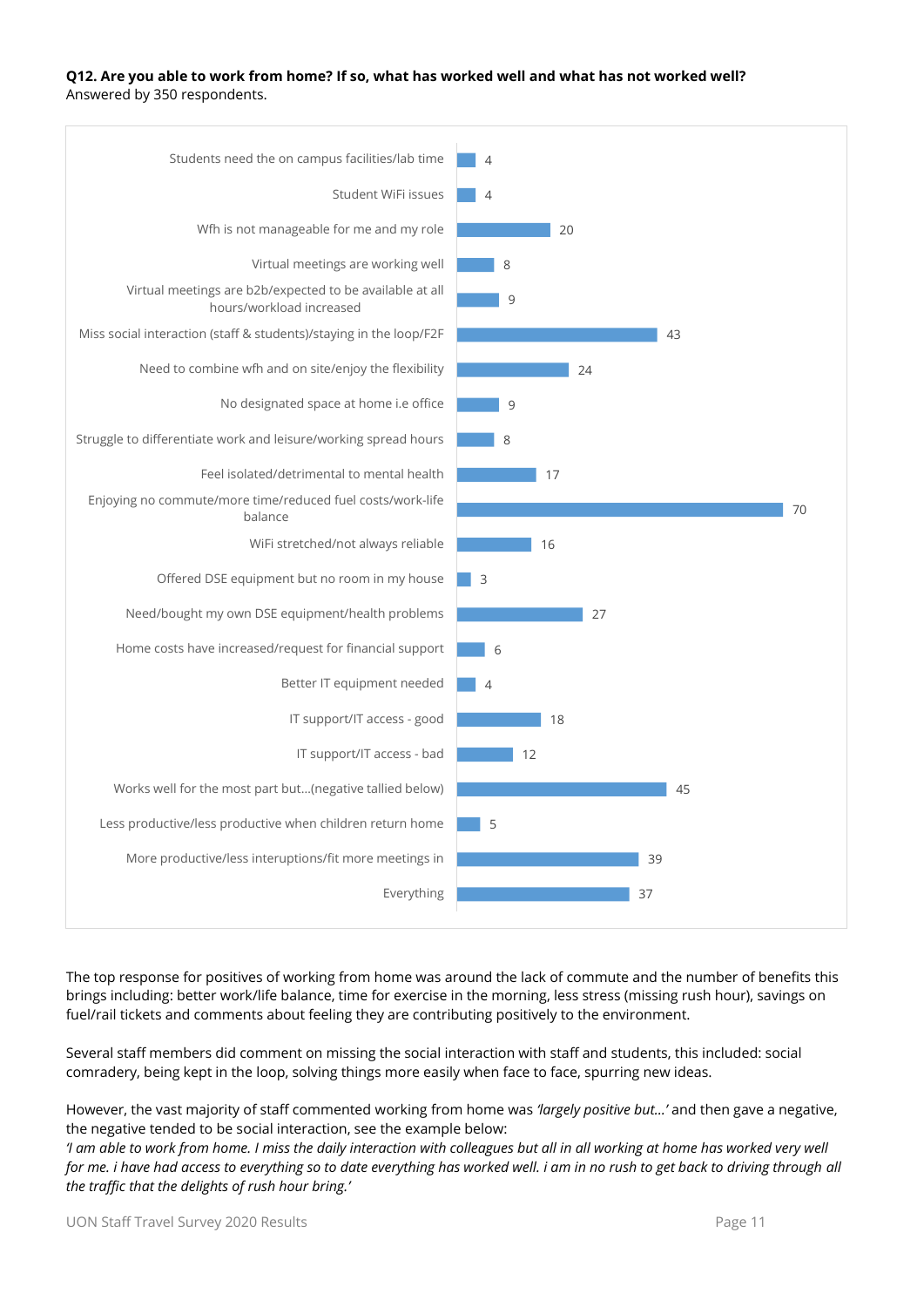## **Q14. Whilst travelling at/for work, would any of the following help you travel sustainably? (Please tick all that apply).**

Answered by 350 respondents.

**Caveat:** survey failed to present a 'none of the above' option, which must be taken in to consideration when looking at the results.



## **Q15/16. If you would like to make a comment regarding travel, please do so below. Please select the travel mode your comment belongs to?**

Answered by 159 respondents.

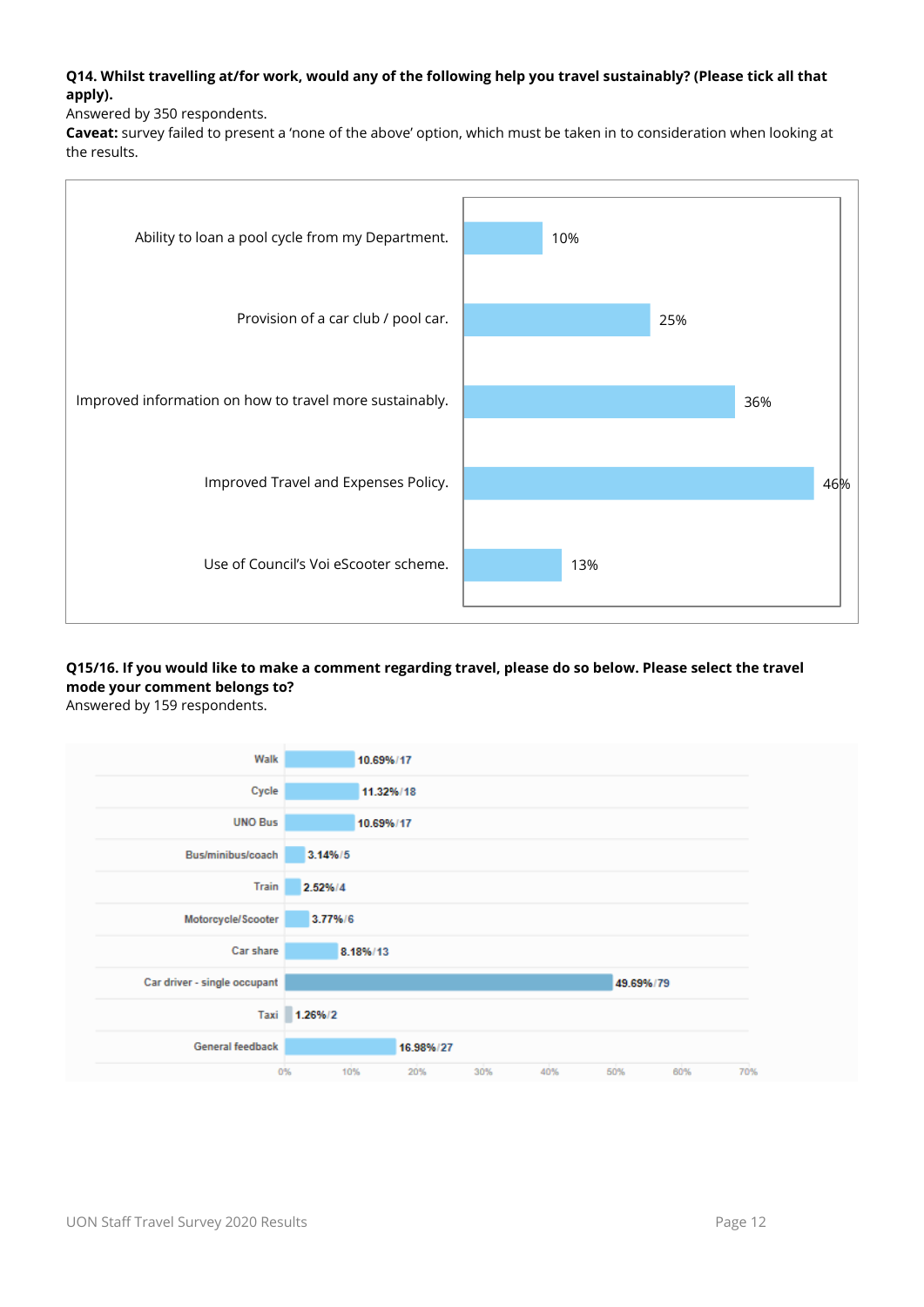#### **The comments…**

|                          | App to see live lift requests                         |   |
|--------------------------|-------------------------------------------------------|---|
| <b>Car share</b>         | Cover expenses in emergency scenarios                 |   |
|                          | Have a UON car share site                             | 1 |
| <b>Motorbikes</b>        | Motorbike details should not be requested on U4BW     | 2 |
|                          | Improve facilities (storage, showers, secure parking) | 8 |
| <b>Cycling/Walking</b>   | Improved/new/safer cycling routes                     | 5 |
|                          | Promote the Cycle to Work Scheme more                 |   |
|                          | Overnight lockers                                     |   |
|                          | Subsidised local buses                                |   |
|                          | Uno Express covering A45/Well'boro'/R. Lakes          | 5 |
| <b>Bus</b>               | Timetables to start earlier/finish later              | 2 |
|                          | More frequent/reliable buses                          | 2 |
|                          | Uno to cover NN4 area                                 | 1 |
|                          | Uno to cover Wellingborough Road                      |   |
|                          | Add foliage to the bus stop roofs (Bee Stops)         |   |
| <b>Working from home</b> | Permanent plans for wfh to continue                   | 5 |
|                          |                                                       |   |
|                          | More EVCPs on site                                    | 4 |
| Car                      | Free use of EVCPs                                     |   |
|                          | Financial incentives for electric car purchase        | З |
|                          | Pool car available for meetings                       | 2 |
|                          | University minibus for trips                          |   |